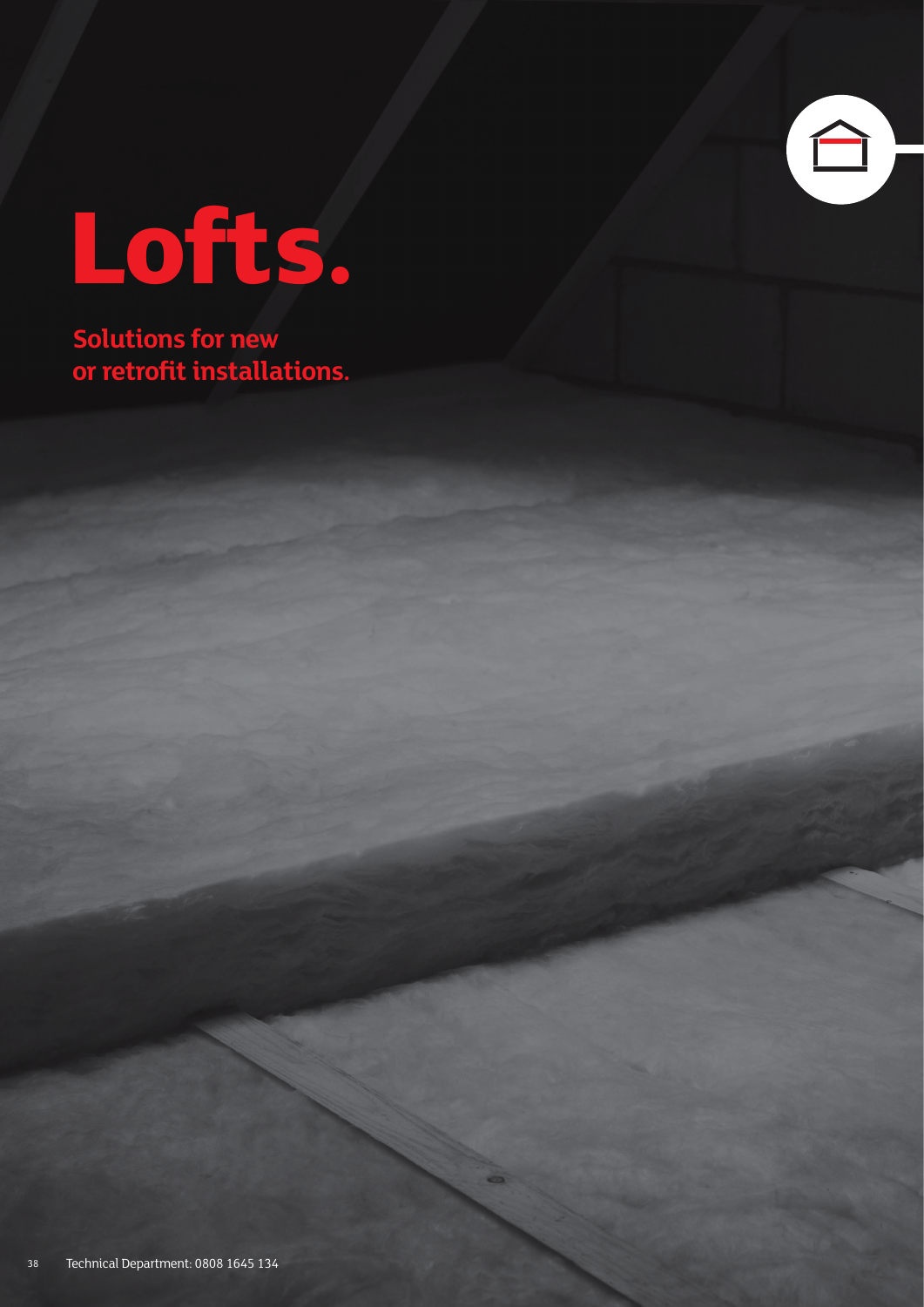# **Superglass Loft Insulation.**

Traditional cold roof solutions offering installation flexibility and high thermal performance.

**As much as a third of the heat from a typical house could be escaping through the roof. Superglass loft insulation works by preventing that heat loss.** 

Typically, homeowners can cut their energy bill by up to 20% through effectively insulating the loft space.

- Loft insulation is located between and cross-laid over the joists in the loft
- The recommended minimum depth for new build installations is 270mm
- Superglass Loft Insulation can help lower heating bills, wear and tear on the boiler and reduce global warming and climate change

#### **Typical energy savings\***

| <b>Loft Insulation</b><br>(0 to 270mm)                 | <b>Detached</b><br>house | Mid<br>Semi<br>detached<br>terrace<br>house<br>house |       | <b>Detached</b><br>bungalow |  |
|--------------------------------------------------------|--------------------------|------------------------------------------------------|-------|-----------------------------|--|
| Fuel bill savings<br>(E/year)                          | £315                     | £135                                                 | £125  | £195                        |  |
| Carbon<br>dioxide savings<br>(kgCO <sub>2</sub> /year) | 1300kg                   | 510kg                                                | 530kg | 830kg                       |  |

\* Source - Energy Saving Trust Estimates based insulating a gas-heated home with a totally uninsulated loft (0mm) with 270mm of loft insulation. Figures are based on fuel prices as of June 2021.

### **Thermal Insulation**

## **Superglass Loft Insulation for cold roof applications**

**Multi-Roll 40 & 44** are lightweight, non-combustible glass mineral wool insulation products, designed to

provide thermal insulation in lofts. The rolls may be split to allow the user the choice of any of the commonly required widths. The products are strong, flexible and resilient.



| <b>Superglass Products</b> | <b>Thermal conductivity</b> |  |  |  |  |
|----------------------------|-----------------------------|--|--|--|--|
| Multi-Roll 40              | $0.040$ W/mK                |  |  |  |  |
| Multi-Roll 44              | $0.044$ W/mK                |  |  |  |  |

Our technical team will help you find **the best solution** for your application, call **0808 1645 134**.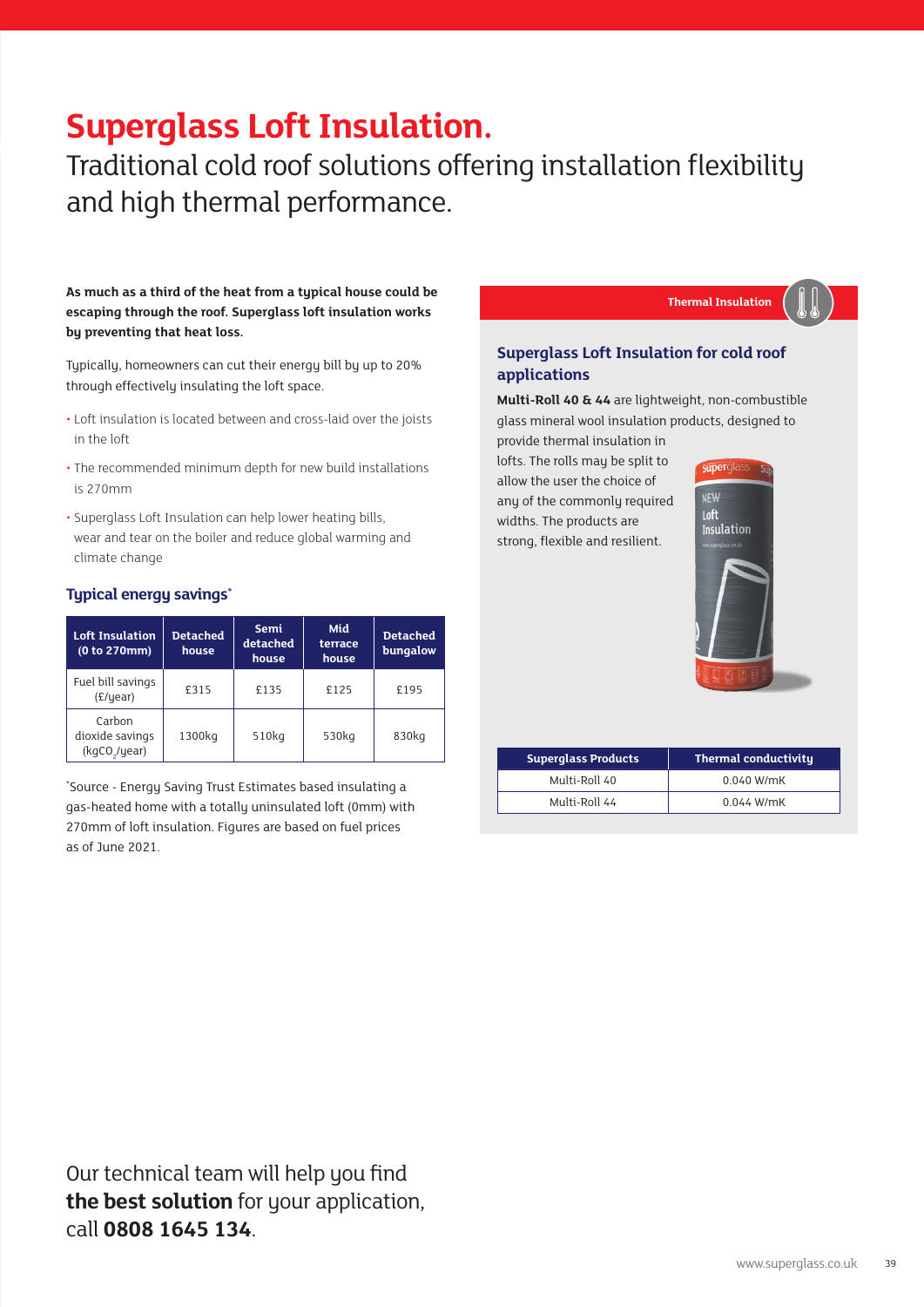# Traditional built-in method: **Superglass Multi-roll 40 & 44**



1 Superglass Loft Insulation between timber joists 2 Additional layer(s) cross-laid over timber joists

## **Typical U-Values achieved in cold roofs using Superglass Multi-Roll**

|                                               | <b>Multi-Roll 44</b>           |      |      |      |                    |                    |                    |                    |
|-----------------------------------------------|--------------------------------|------|------|------|--------------------|--------------------|--------------------|--------------------|
| U-Value $(W/m^2K)$                            | 0.18                           | 0.15 | 0.14 | 0.13 | 0.10               | 0.09               | 0.09               | 0.08               |
| Insulation (mm) cross-laid over timber joists | 100                            | 150  | 170  | 200  | 300<br>$(150+150)$ | 340<br>$(170+170)$ | 350<br>$(150+200)$ | 400<br>$(200+200)$ |
| Insulation (mm) between timber joists         | 150                            | 150  | 150  | 150  | 150                | 150                | 150                | 150                |
|                                               | 12.5mm Plasterboard (0.19W/mK) |      |      |      |                    |                    |                    |                    |

|                                               | Multi-Roll 40 (0.040W/mK)      |      |      |                    |                    |                    |  |  |
|-----------------------------------------------|--------------------------------|------|------|--------------------|--------------------|--------------------|--|--|
| $U-Value (W/m2K)$                             | 0.17                           | 0.14 | 0.12 | 0.09               | 0.08               | 0.08               |  |  |
| Insulation (mm) cross-laid over timber joists | 100                            | 150  | 200  | 300<br>$(150+150)$ | 350<br>$(150+200)$ | 400<br>$(200+200)$ |  |  |
| Insulation (mm) between timber joists         | 150                            | 150  | 150  | 150                | 150                | 150                |  |  |
|                                               | 12.5mm Plasterboard (0.19W/mK) |      |      |                    |                    |                    |  |  |

Calculated using 600mm timber joist centres (9% bridging) and loft hatch with 50mm insulation

For any U-value calculations for alternative construction build-ups and written calculations, please email Technical-uk@tn-i.com